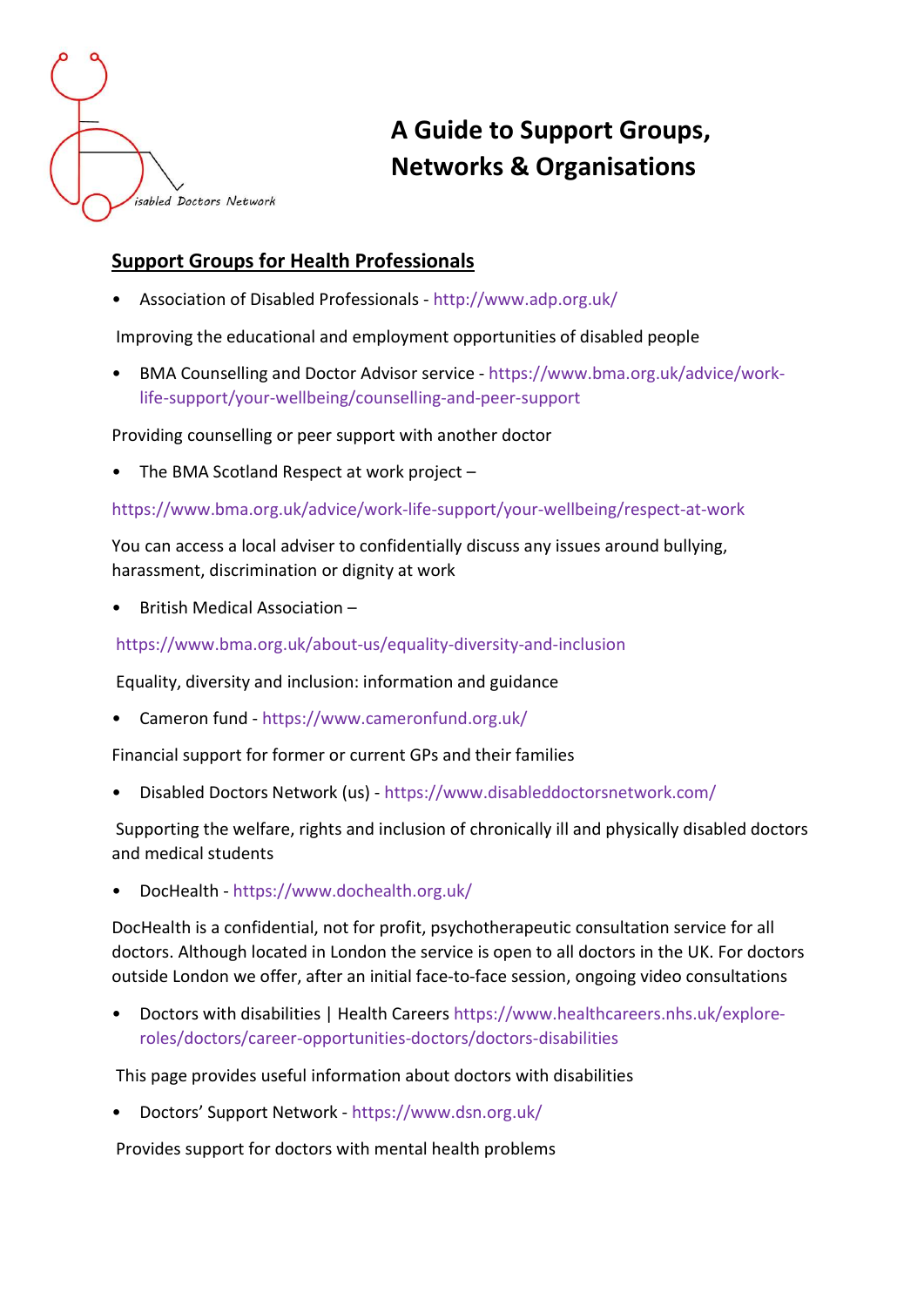Health for Health Professionals Wales - https://www.hhpwales.co.uk/

This is a face to face counselling service for all doctors in Wales. It provides doctors with access to a BABCP (British Association of Behavioural and Cognitive Psychotherapies) accredited therapist in their area

• HOPE for disabled doctors - http://www.hope4medics.co.uk/?LMCL=dcR59q

A support group for disabled doctors

• Locum Doctors Association - http://www.ldaonline.org.uk/index.htm

LDA is the only trade union in the world to represent hospital locum doctors

• MDDUS - https://www.mddus.com/

 Mutual organisation providing healthcare professionals across the UK with access to indemnity, assistance and support

• Medical Forum - http://www.medicalforum.com/

A supportive career planning service for doctors and dentists

• Medic footprints - https://medicfootprints.org/

The largest organisation in the world that focuses on diverse careers and wellbeing for doctors

• Royal Medical Benevolent Fund – https://rmbf.org/

The leading UK charity for doctors, medical students and their families

• Sick Doctors Trust - http://sick-doctors-trust.co.uk/page/about-the-trust

For doctors suffering from addictions

• Work and disability |NHS

#### https://www.nhs.uk/conditions/social-care-and-support-guide/money-work-andbenefits/work-and-disability/

Find out more about how Leonard Cheshire Disability supports disabled people ... employers and doctors work together to get people with disabilities into work

# Other relevant websites and organisations

• Action on Access - http://actiononaccess.org/

The national co-ordination team for widening participation and access to higher education

• ANHOPS (Association of National Health Occupational Physicians)

#### https://anhops.org/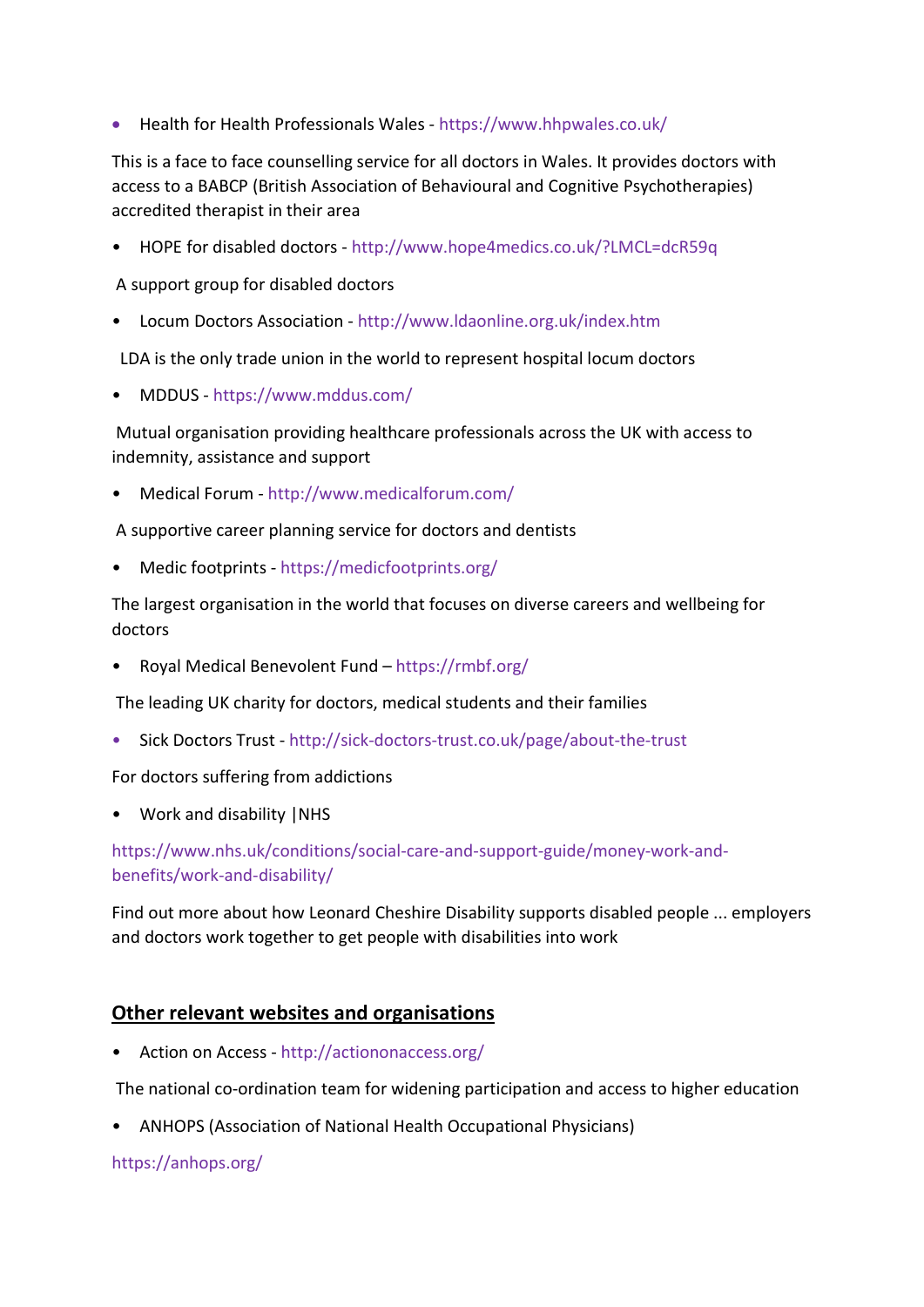Provides occupational health services to NHS employers

• Business Disability Forum - https://businessdisabilityforum.org.uk/

Provides members with pragmatic support

• Disability Law Service - https://dls.org.uk/

Provides free legal advice to those with disabilities and their carers

• Disabled Living Foundation - https://www.dlf.org.uk/

A national charity providing advice, information and training on independent living

• Disability Rights UK - https://www.disabilityrightsuk.org/

A charity run by and for disabled people

• EmployAbility - https://www.employ-ability.org.uk/

Opportunities for disabled students and graduates

• Equality and Human Rights Commission https://www.equalityhumanrights.com/en/contact-us/general-enquiries-andinformation

Promoting and upholding equality and human rights ideals and laws across England, Scotland and Wales

• Equality Challenge Unit – https://www.ecu.ac.uk/

Advancing equality and diversity in universities and colleges

• Faculty of Occupational Medicine - https://www.fom.ac.uk/

Professional and educational body for occupational medicine in the UK

• GOV.UK - https://www.gov.uk/browse/disabilities

Government information on disabled people's rights, benefits, carers and the Equality Act

• HEOPS (Higher Education Occupational Physicians/Practitioners)

#### https://heops.org.uk/

 The professional association for all occupational health professionals working in the UK higher education sector

• Leonard Cheshire Disability - https://www.leonardcheshire.org/

Campaigns for change for disabled people

• National Association of Disability Practitioners - https://nadp-uk.org/

Professional association for tertiary education sector workers involved in the management or delivery of services for disabled students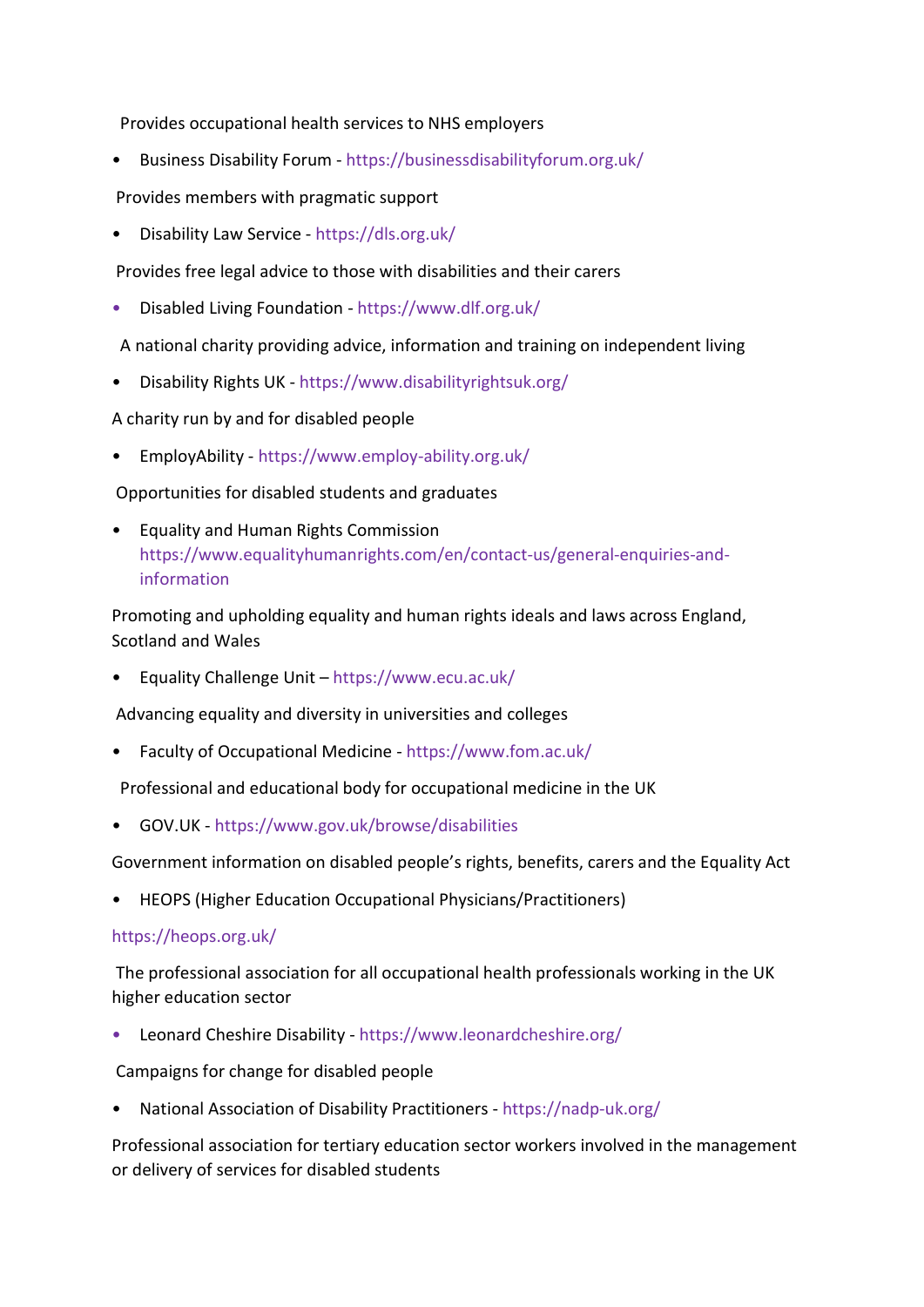• National Union of Students - https://www.nus.org.uk/en/campaigns/disability/

Information for disabled students

• Remploy - https://www.remploy.co.uk/

 The UK's leading disability specialist, with more than 70 years of experience delivering employment and skills support

# Digital and assistive technology support

• AbilityNet - https://www.abilitynet.org.uk/

Supports people of any age, living with any disability or impairment to use technology to achieve their goals at home, at work and in education

• Aidis Trust - https://www.everyonecan.org.uk/

We help people with disabilities to improve their quality of life through the power of technology

• British Computer Association of the Blind - https://www.bcab.org.uk/

BCAB is a lively community of blind and partially sighted people. Our members include people of all skill levels, ages and interests

• The Sequal Trust - https://www.thesequaltrust.org.uk/

We're a communication disability charity that aims to improve the quality of life for those living with severe learning disabilities, mobility issues and communication difficulties

# A-Z list for Disability and Health Condition Support Groups & Organisations

# A

# Autism Spectrum Disorder/Condition

• National Autistic Society - https://www.autism.org.uk/

Provide help, advice and support to people with autism and their families

• The Autistic Doctor on Twitter - https://twitter.com/autisticdoctor?lang=en

# B

# Bowel conditions

• Coeliac UK - www.coeliac.org.uk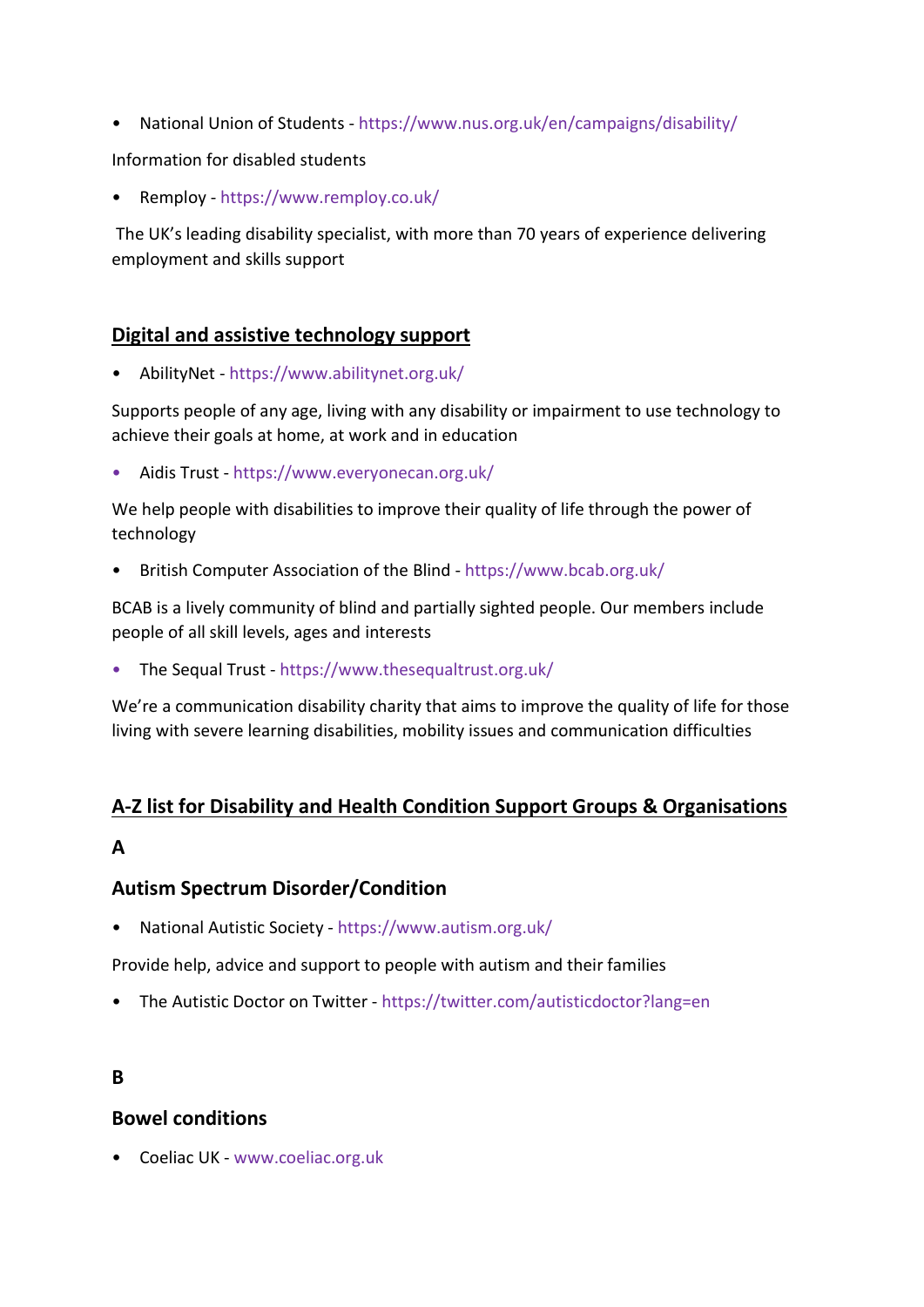The charity for people who need to live without gluten

• Crohns and Colitis UK - www.crohnsandcolitis.org.uk

Dedicated to Crohn's disease, ulcerative colitis, and other forms of inflammatory bowel disease

• The IBS Network - www.theibsnetwork.org

The national charity supporting people living with irritable bowel syndrome. Our mission is to provide information and advice, working alongside healthcare professionals to facilitate self-management

# Brain Injury

• Headway - https://www.headway.org.uk/

Headway is the charity that works to improve life after brain injury

• The United Kingdom Acquired Brain Injury Forum (UKABIF) - https://ukabif.org.uk/

Aims to promote better understanding of all aspects of ABI

# C

#### Cancer

• Cancer Support UK - https://www.cancersupportuk.org/

Providing practical and emotional support to people with cancer, during and after the treatment period

• Macmillan Cancer Support - https://www.macmillan.org.uk/

Helping everyone with cancer live life as fully as they can. Find support and advice, meet people who understand, get involved and help us be there

• Marie Curie –

#### https://www.mariecurie.org.uk/help/support/support-directory/health-organisations

Providing physical, emotional and financial support to help you live life as fully as you can

• Sarcoma UK - https://sarcoma.org.uk/support-groups

A list of support groups for people with sarcoma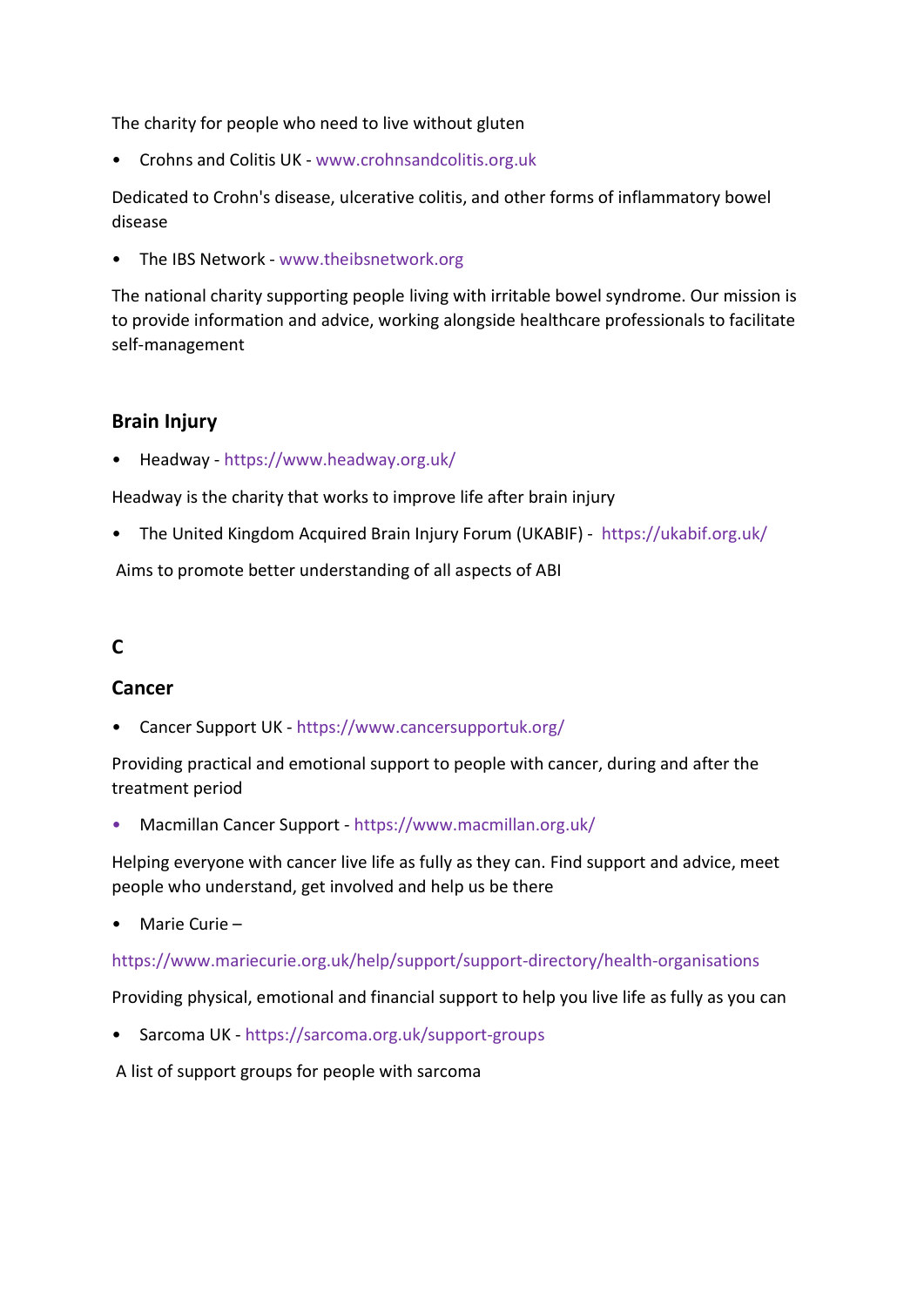# Cardiac conditions

• British Heart Foundation - www.bhf.org.uk

Funds research to beat heartbreak from heart and circulatory diseases and their risk factors

# Chronic Pain

• A Way with Pain - https://www.awaywithpain.co.uk/

A website dedicated to providing information and support to those living with chronic pain

• Pain UK - https://painuk.org/

Pain UK is an alliance of charities providing a voice for people in pain

• The Pain Toolkit - https://www.paintoolkit.org/

A guide and resources to help you manage chronic pain as a patient

# Connective Tissue Conditions

• Brittle Bone Society - www.brittlebone.org

A national charity that supports individuals and families affected by Osteogenesis Imperfecta (OI)

• EDS-UK - www.ehlers-danlos.org

Supporting those with Ehlers Danlos Syndrome and collaborating and educating the medical profession in EDS and it's management

• Lupus UK - www.lupusuk.org.uk

To empower people by providing information about lupus and offering support, so their voices are heard and their condition diagnosed and managed effectively

• The Marfan Foundation - https://www.marfan.org/

Supporting those with Marfan's Syndrome and other related conditions

• Vasculitis UK - www.vasculitis.org.uk

Help for people living with vasculitis and for professionals too

# D

# Dementia

• Dementia Friends - https://www.dementiafriends.org.uk/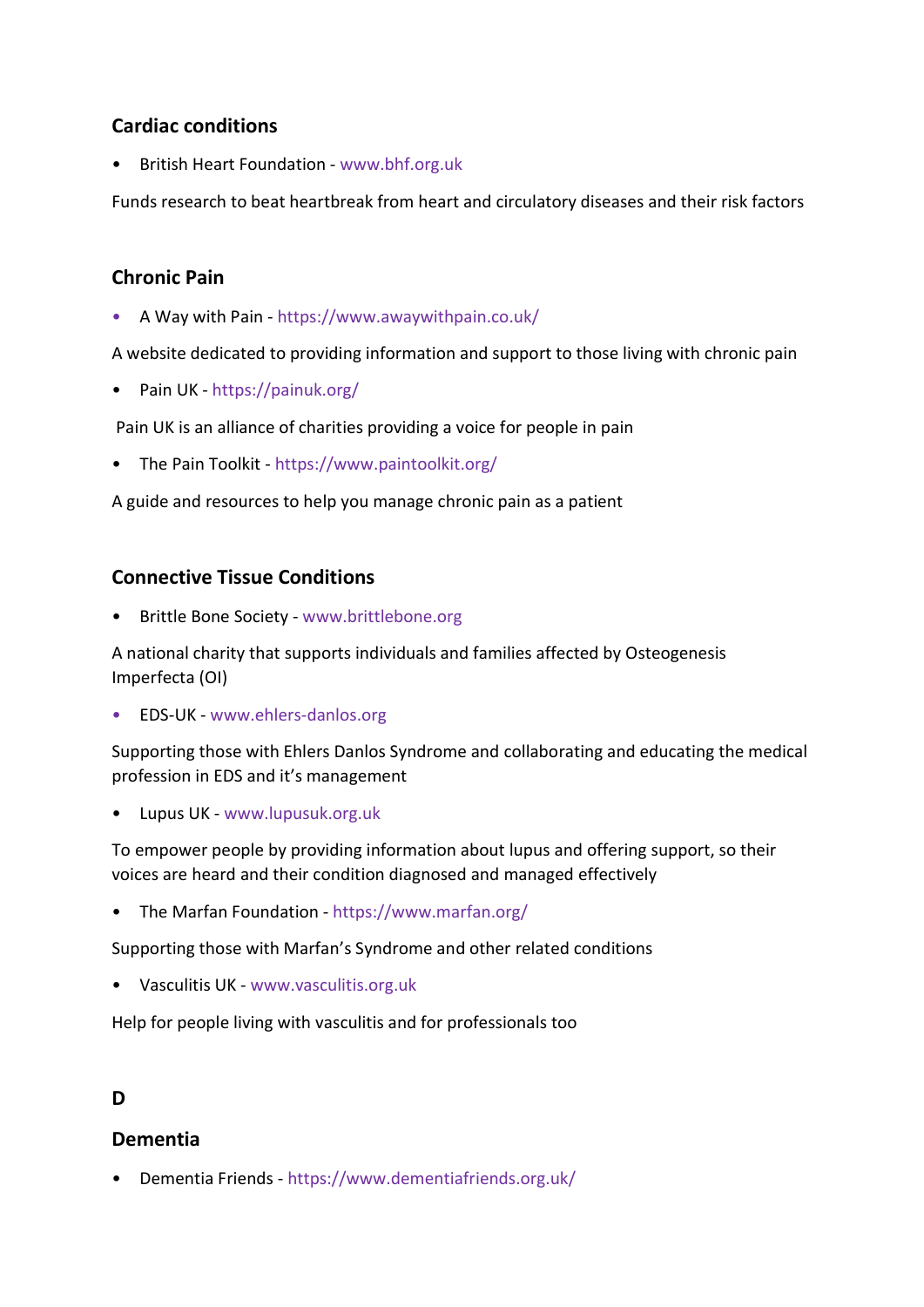Dementia Friends is an Alzheimer's Society initiative

#### Dermatolgical conditions

• British Association of Dermatologists

www.bad.org.uk/for-the-public/patient-support-groups

A compendium of support groups for dermatological conditions

• Skin Support from British Association of Dermatologists - www.skinsupport.org.uk

Providing emotional support to those with skin conditions

# Dyslexia

• British Dyslexia Association - https://www.bdadyslexia.org.uk/

The British Dyslexia Association is the voice for 10% of the population that experience dyslexia

• Dyslexia Action - https://dyslexiaaction.org.uk/

National charity acting for people with dyslexia

• Dyslexia Foundation - http://www.dyslexia-help.org/

Providing a useful resource showing videos of dyslexia experience

# Dyspraxia

• Dyspraxia Foundation - https://dyspraxiafoundation.org.uk/

 The Dyspraxia Foundation is committed to making the teaching and medical professions more aware of dyspraxia; and to spread understanding of how those who have the condition can be helped

• Dyspraxia UK - https://www.dyspraxiauk.com/

Provides assessments and diagnosis for children and adults, and is the UK specialist in this field of occupational therapy

# E

# Endocrine conditions

• Addison's Disease Self-help Group - www.addisons.org.uk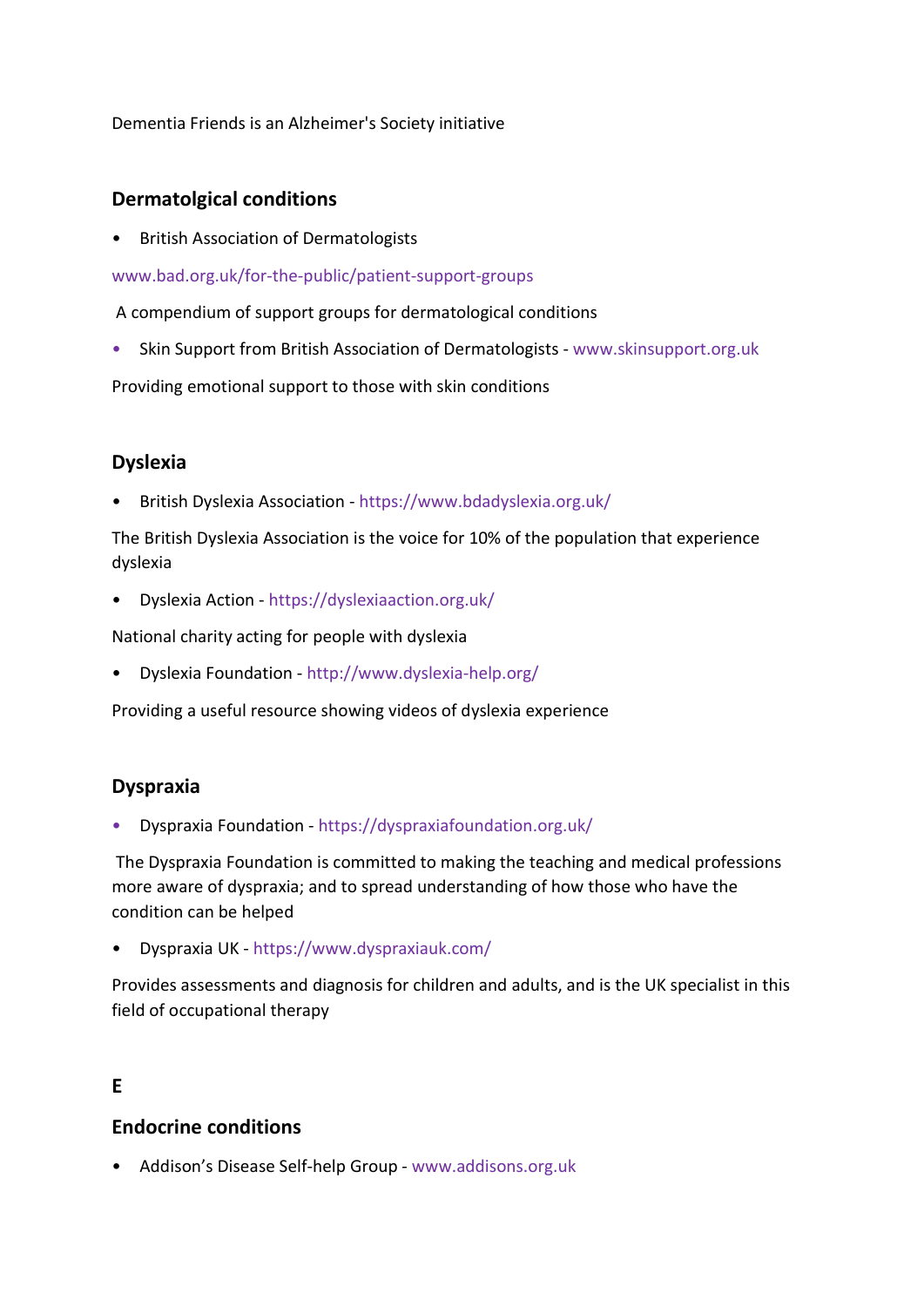Supporting people affected by Addison's Disease

• Diabetes UK - https://www.diabetes.org.uk/

Working for everyone affected by diabetes

• Society for Endocrinology

#### https://www.endocrinology.org/outreach/patient-support/

Supporting groups that represent patients with endocrine conditions by facilitating dialogue with the medical community

• The Pituitary Foundation - www.pituitary.org.uk

 The Pituitary Foundation is a national support and information organisation for pituitary patients, their families, friends and carers

• The Royal Osteoporosis Society - https://theros.org.uk/

We help the nation look after its bones and appreciate the importance of bone health for everybody. For those who do develop osteoporosis, we're here to help them live well

• Thyroid UK - http://www.thyroiduk.org/

 Providing information and resources to promote effective diagnosis and appropriate treatment for people with thyroid disorders in the UK

# Epilepsy

• Epilepsy Action - https://www.epilepsy.org.uk/

A UK based charity providing information, advice and support for people with epilepsy

• Epilepsy Society - https://www.epilepsysociety.org.uk/

Through our cutting edge research, awareness campaigns, information resources and expert care, we work for everyone affected by epilepsy in the UK

# G

# Gynaecological conditions

• Endometriosis UK - https://www.endometriosis-uk.org/

 Helps women take back control by providing vital support services, reliable information and a community for those affected by endometriosis

• Pelvic Pain Support Network - https://www.pelvicpain.org.uk/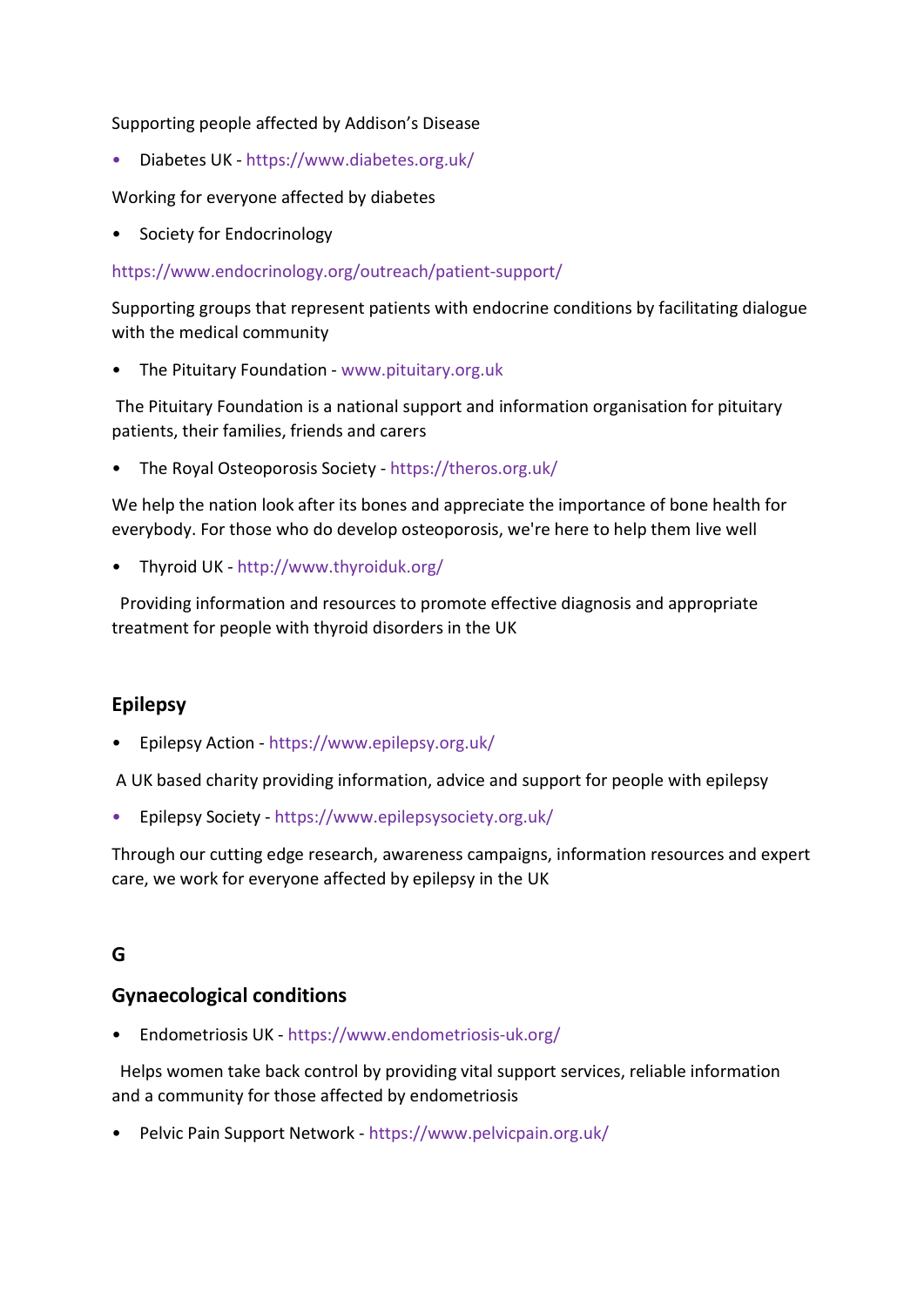A patient led organisation with a board of trustees who are all patients or carers. Provides support, information and advocacy for those with pelvic pain, their families and carers

H

# Haematological conditions

• Anthony Nolan - www.anthonynolan.org

If you've been affected by blood cancer or blood disorders, we're here for you

• The Aplastic Anaemia Trust - www.theaat.org.uk

 Working to enable vital research into the causes of aplastic anaemia and other rare bone marrow failures that ultimately leads to finding a cure, and to support everyone affected by them, so they can lead healthy and fulfilling lives

• The Haemophilia Society - www.haemophilia.org.uk

 For all those affected by a genetic bleeding disorder; a community of individuals and families, healthcare professionals and supporters

• The Lymphoedema Support Network - www.lymphoedema.org/

Supporting people affected by lymphoedema

• Sickle Cell Society - https://www.sicklecellsociety.org/

Supporting people and families affected by Sickle Cell Disease

• Vasculitis UK - www.vasculitis.org.uk

Help for people living with vasculitis and for professionals too

# Hearing Impairment (deafness)

• Action Deafness - https://actiondeafness.org.uk/

A charitable organisation offering a full range of services to Deaf and hard of hearing people

• Action on Hearing Loss - http://www.actiononhearingloss.org.uk/

Action on Hearing Loss, known until 2011 by its official title, the Royal National Institute for Deaf People, is a charitable organization working on behalf of the UK's 9 million people who are deaf or have hearing loss

• UK Deaf Healthcare Professionals Facebook group https://www.facebook.com/groups/283861945476802/# $=$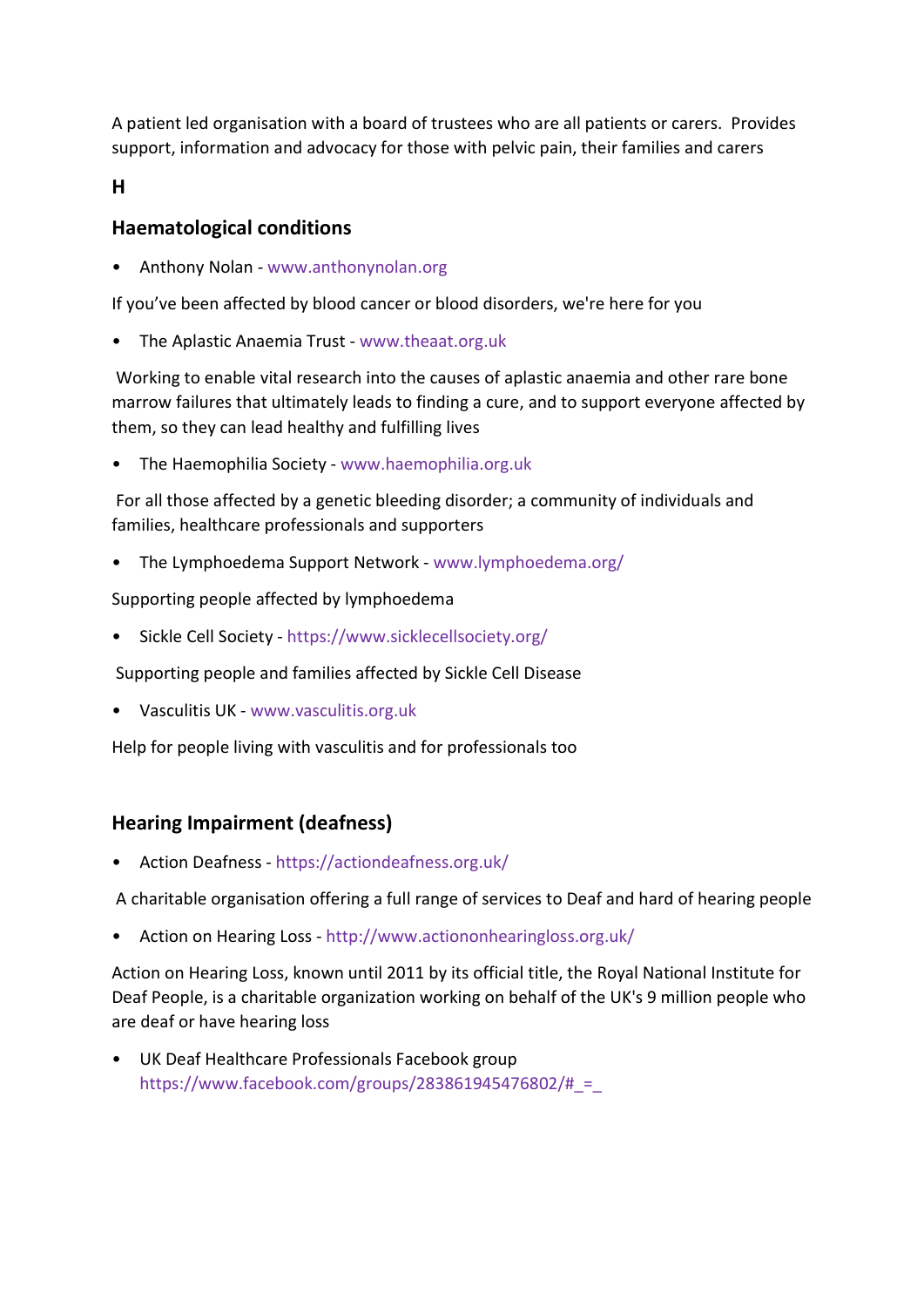# Hepatic conditions

• British Liver Trust - www.britishlivertrust.org.uk

Through our campaigns, we promote early intervention and diagnosis, and raise awareness of all types of liver disease and cancer. We are also an active stakeholder/partner for a number of organisations to help raise awareness of organ donation, important health issues and different types of liver disease

#### I

#### Immune conditions

• Juvenile idiopathic arthritis at the national RA society - https://www.jia.org.uk/

For those affected by Juvenile Idiopathic Arthritis

• Mast Cell Action - www.mastcellaction.org

For patients with mast cell activation disorder

• Rare disease UK - www.raredisease.org.uk

Rare Disease UK is the national campaign for people with rare diseases and all who support them

• The British Society for Immunology |Public Information

#### https://www.immunology.org/public-information

Public information section on immunology including how to find a clinical immunologist and online learning resources

# Infectious Diseases

• National Aids Trust - www.nat.org.uk

Championing the rights of people living with AIDS

• Terrence Higgins Trust - https://www.tht.org.uk/

Provides HIV and sexual health services in the UK

# L

# Learning Disabilities

• British Dyslexia Association – https://www.bdadyslexia.org.uk/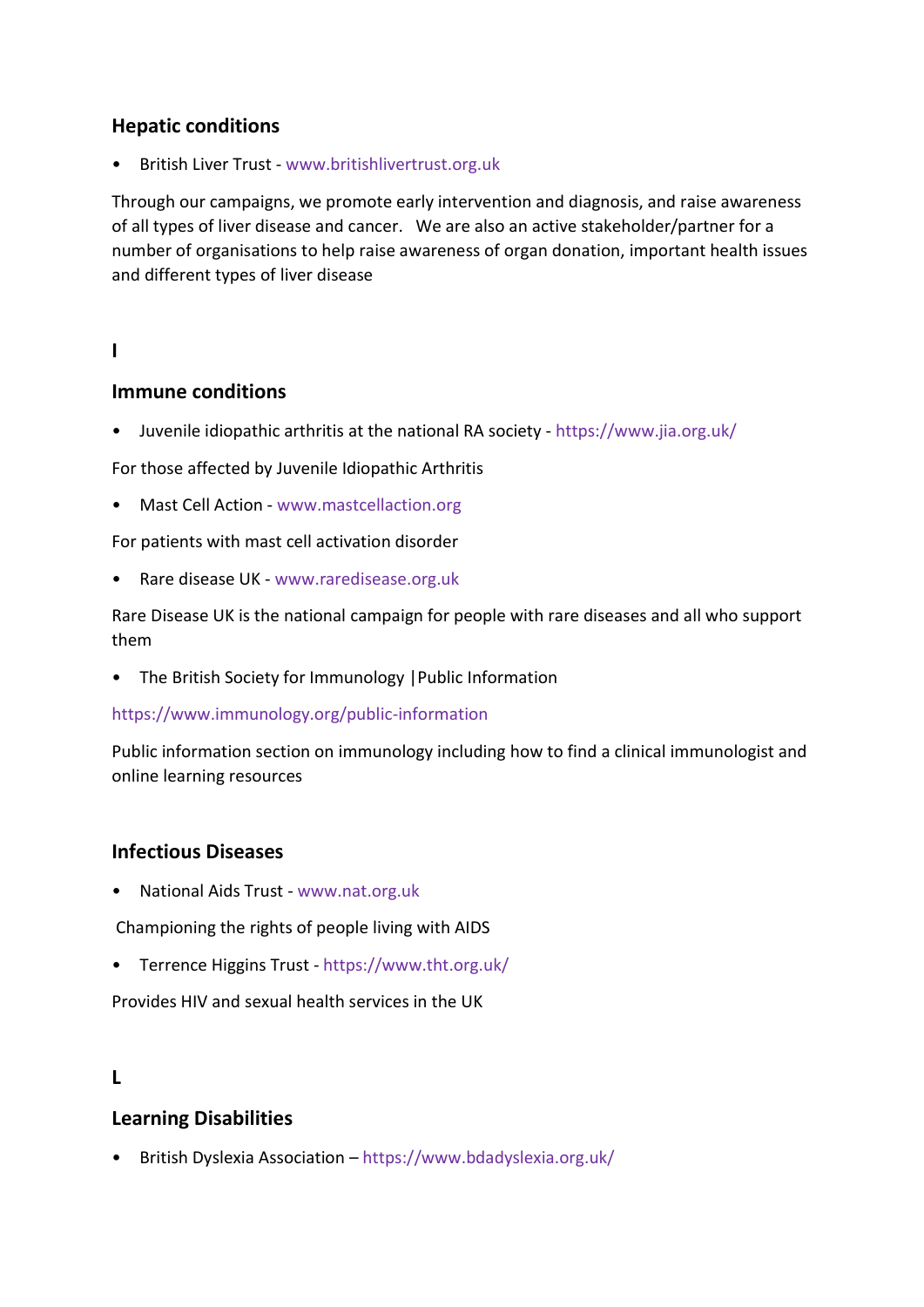Offering dyslexia information, advice and services

• British Institute of Learning Disabilities - http://www.bild.org.uk/

Helping those supporting people with complex needs – including our members, universities, government departments, local authorities, NHS trusts, service providers and mainstream organisations - to champion rights, ensure excellent support and continually improve practice

• Learning Disability - https://learningdisability.co.uk/

Aims to provide information, education, resources, advocacy and services for those working with adults with learning disabilities

• Mencap - https://www.mencap.org.uk/

Support for people with learning disability

• The Dyslexia Association - https://www.dyslexia.uk.net/

 Provides a wide range of expert and high quality services to directly assist and improve the lives of dyslexics of all ages

#### Limb Loss

• Limbless Association - http://www.limbless-association.org/

Providing information and support to UK amputees and the limb-loss community

#### M

# Mental Health & Wellbeing

• Anxiety UK - https://www.anxietyuk.org.uk/about-us/

Anxiety UK is a national registered charity for those affected by anxiety disorders

• Bipolar UK - https://www.bipolaruk.org/

National charity dedicated to supporting individuals with the much misunderstood and devastating condition of bipolar, their families and carers

• BMA Wellbeing and Support Services

https://www.bma.org.uk/advice/work-life-support/your-wellbeing/counselling-and-peersupport

Counselling and peer support for doctors

• DocHealth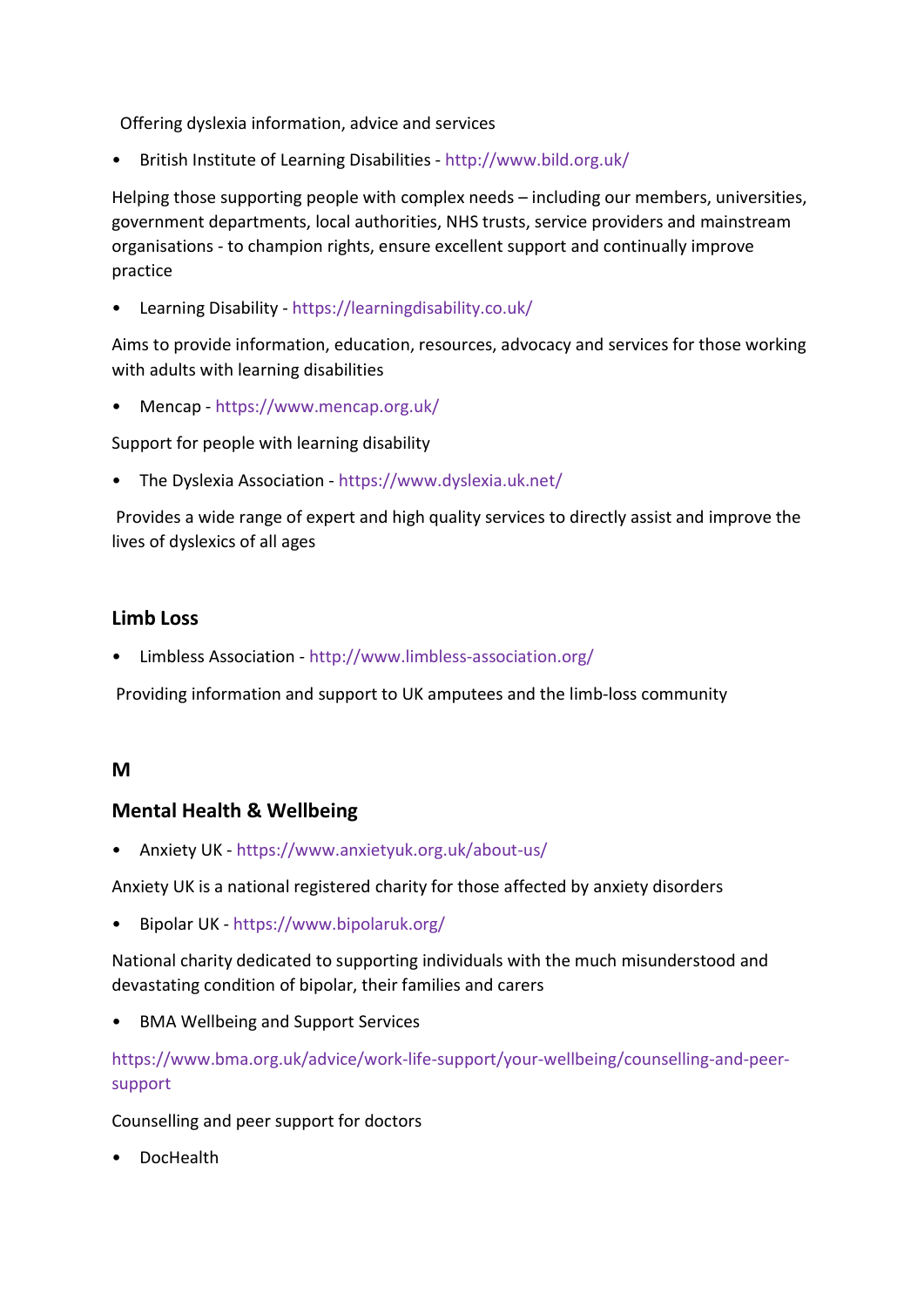#### https://www.bma.org.uk/advice/work-life-support/your-wellbeing/dochealth

A confidential, not for profit, psychotherapeutic consultation service for all doctors

• Doctors' Support Network - https://www.dsn.org.uk/

Provides support for doctors with mental health problems

• Maytree - https://www.maytree.org.uk/

Maytree House in Finsbury Park is open to people who are feeling suicidal. There is a second house coming soon in Manchester

• Mental Health Foundation - https://www.mentalhealth.org.uk/

Dedicated to finding and addressing the sources of mental health problems

• Mind - https://www.mind.org.uk/

Mind offers information and advice to people with mental health problems and lobbies government and local authorities on their behalf

• Practitioner Health Programme - www.php.nhs.uk

Provides confidential NHS care to England's NHS doctors and dentists with mental health and addiction problems

• Scottish Association for Mental Health - https://www.samh.org.uk/

 The Scottish Association for Mental Health. Operating in communities to provide a range of mental health support and services

# Musculoskeletal disorders

• Juvenile idiopathic arthritis at the national RA society - https://www.jia.org.uk/

For those affected by Juvenile Idiopathic Arthritis

• Health & Safety Executive |Musculoskeletal Disorders - http://www.hse.gov.uk/msd/

Provides advice to prevent and manage MSDs, including tools to assess the risks of manual handling and repetitive tasks

• National Ankylosing Spondylitis Association - https://nass.co.uk/

 Dedicated to transforming axial SpA (AS) care in the UK by building awareness, improving care and empowering the community

• Steps - www.steps-charity.org.uk

Supporting those affected by childhood leg conditions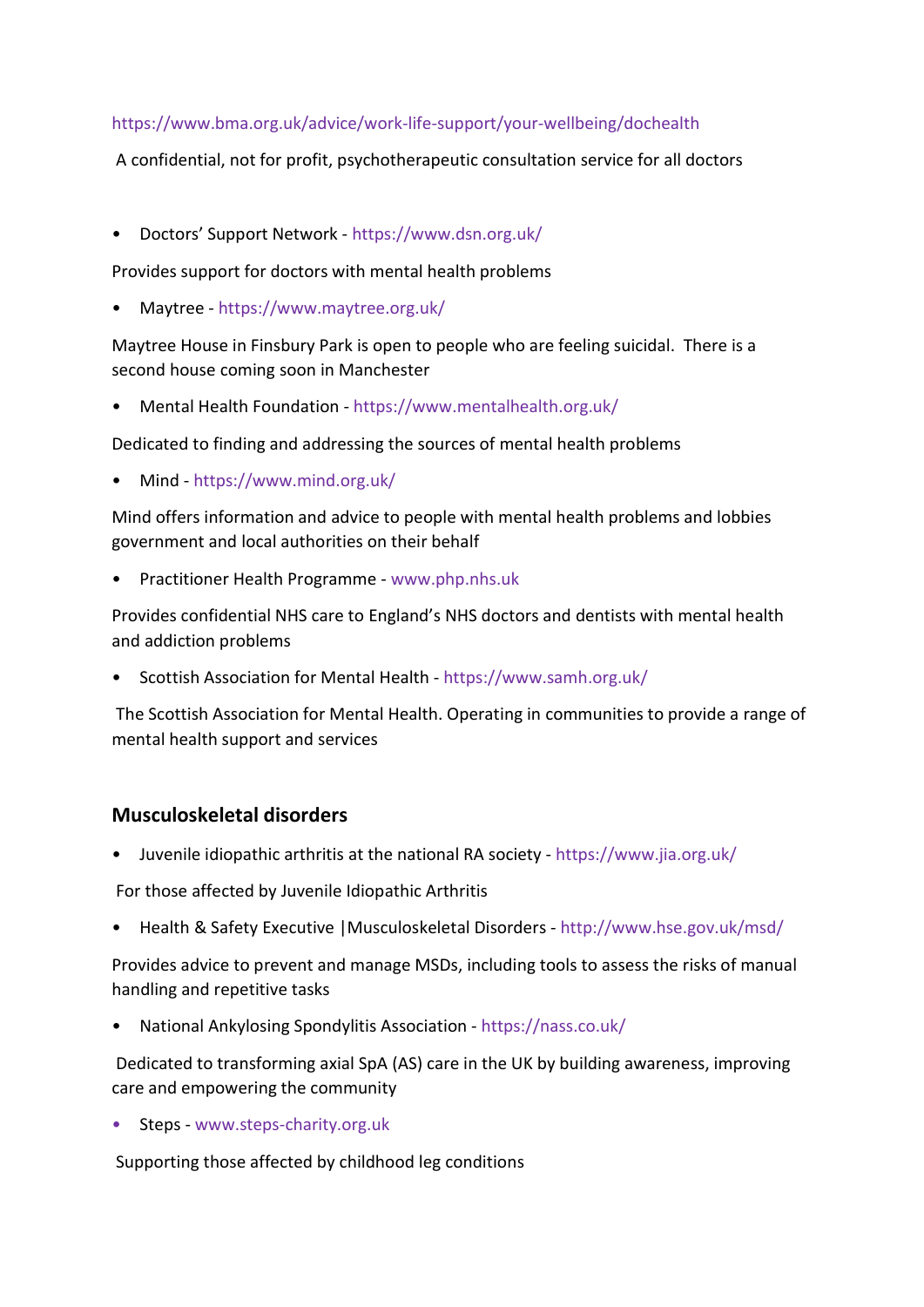• Versus Arthritis - https://www.versusarthritis.org/

Versus Arthritis invest in breakthrough treatments, the best information and vital support for everyone affected by arthritis.

# Myalgic Encephalomyelitis (M.E.)

• Action for ME - https://www.actionforme.org.uk/

Supporting people with ME/CFS

#### N

#### Neurological conditions

• Brain and Spine Foundation - www.brainandspine.org.uk

Tailored information and specialist support for anyone affected by a neurological problem

• Cerebral Palsy UK - www.cerebralpalsy.org.uk

 Provides support by offering impartial information on a broad range of subjects that people affected by CP should find useful

• CJD Support Network - www.cjdsupport.net

Providing emotional and practical support for all strains of Creutzfeldt-Jakob Disease (CJD) and for those who are at greater risk of CJD

• Gain - https://gaincharity.org.uk/faq/2392-2/

Supporting people affected by Guillian-Barré and other acute inflammatory neuropathies

• MS Society - https://www.mssociety.org.uk/care-and-support

The MS society understand what life's like with multiple sclerosis (MS) and provide support, care, information and the latest MS research news and developments

• Nerve Tumours UK - https://nervetumours.org.uk/

Supporting those affected by nerve tumours including those with Neurofibromatosis

• Parkinson's UK - www.parkinsons.org.uk

Aiming to find a cure, and improve life for everyone affected by Parkinson's

• POTS UK - www.potsuk.org

Supporting people affected by postural tachycardia syndrome

• Scope - https://www.scope.org.uk/

The disability organisation in England and Wales focussing on cerebral palsy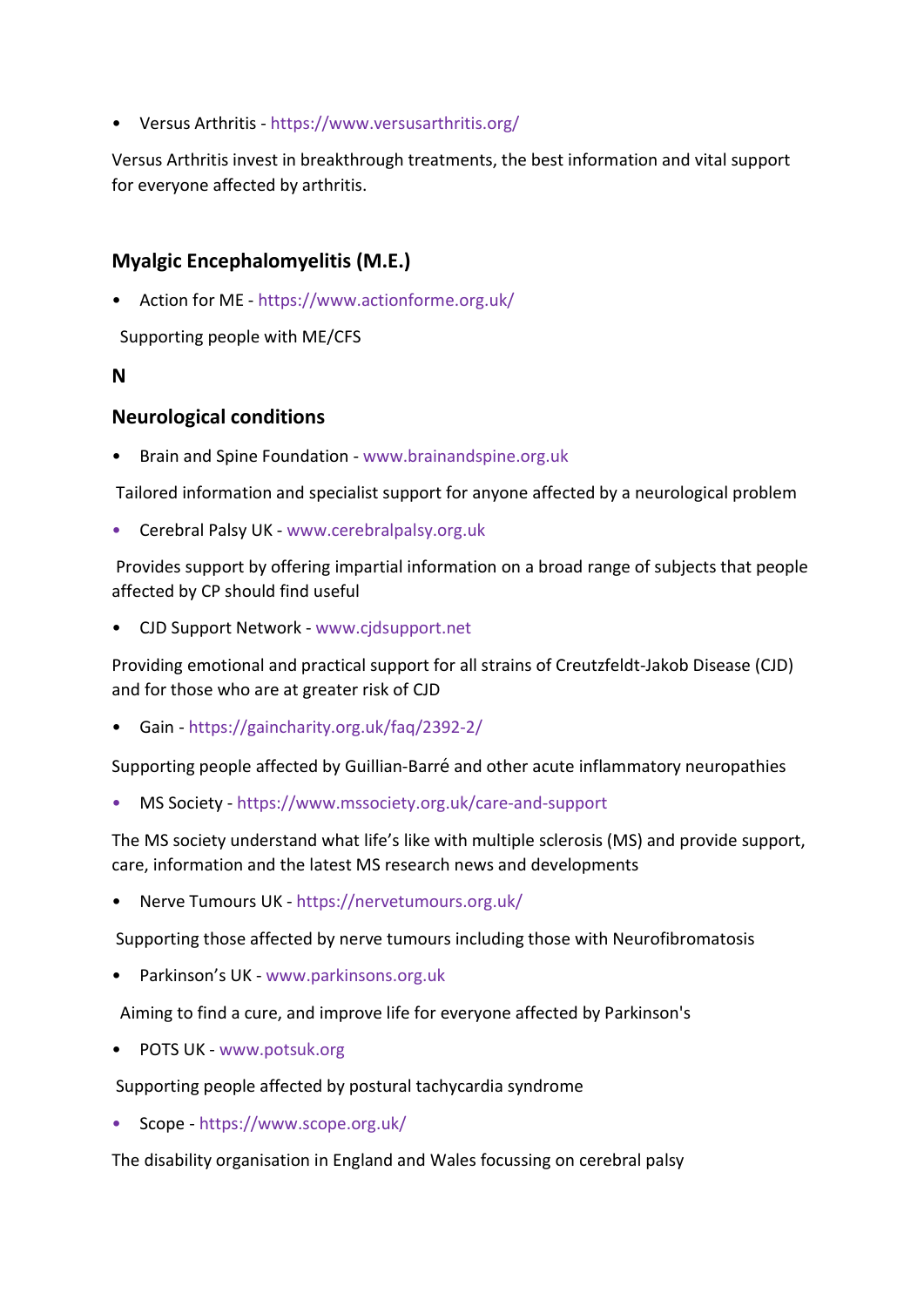• Stroke Association - https://www.stroke.org.uk/

Supporting people to rebuild their lives after stroke

• The Brain Charity - www.thebraincharity.org.uk

 Offers emotional support, practical help and social activities to anyone with a neurological condition and to their family, friends and carers

• The Migraine Trust - https://www.migrainetrust.org/

The Migraine Trust charity funds research, provides evidence-based information, campaigns for and supports people affected by migraine in the UK

#### O

# Opthalmic Conditions

• Fight For Sight - www.fightforsight.org.uk

Working to stop sight loss caused by eye conditions and diseases. Undertaking and funding research and also providing support to patients with sight loss including those with diabetic retinopathy

• Royal National Institute for The Blind - www.rnib.org.uk

The Royal National Institute of Blind People (RNIB) are one of the UK's leading sight loss charities and the largest community of blind and partially sighted people

• Vision UK - www.visionuk.org.uk

Working in collaboration with partners across the eye health and sight loss sector to deliver positive change for blind and partially sighted people

# R

# Rare conditions

• Rare Diseases - www.raredisease.org.uk

Rare Disease UK is the national campaign for people with rare diseases and all who support them

# Renal conditions

• Kidney Care UK - www.kidneycareuk.org

The kidney patient support charity

• National Kidney Federation - www.kidney.org.uk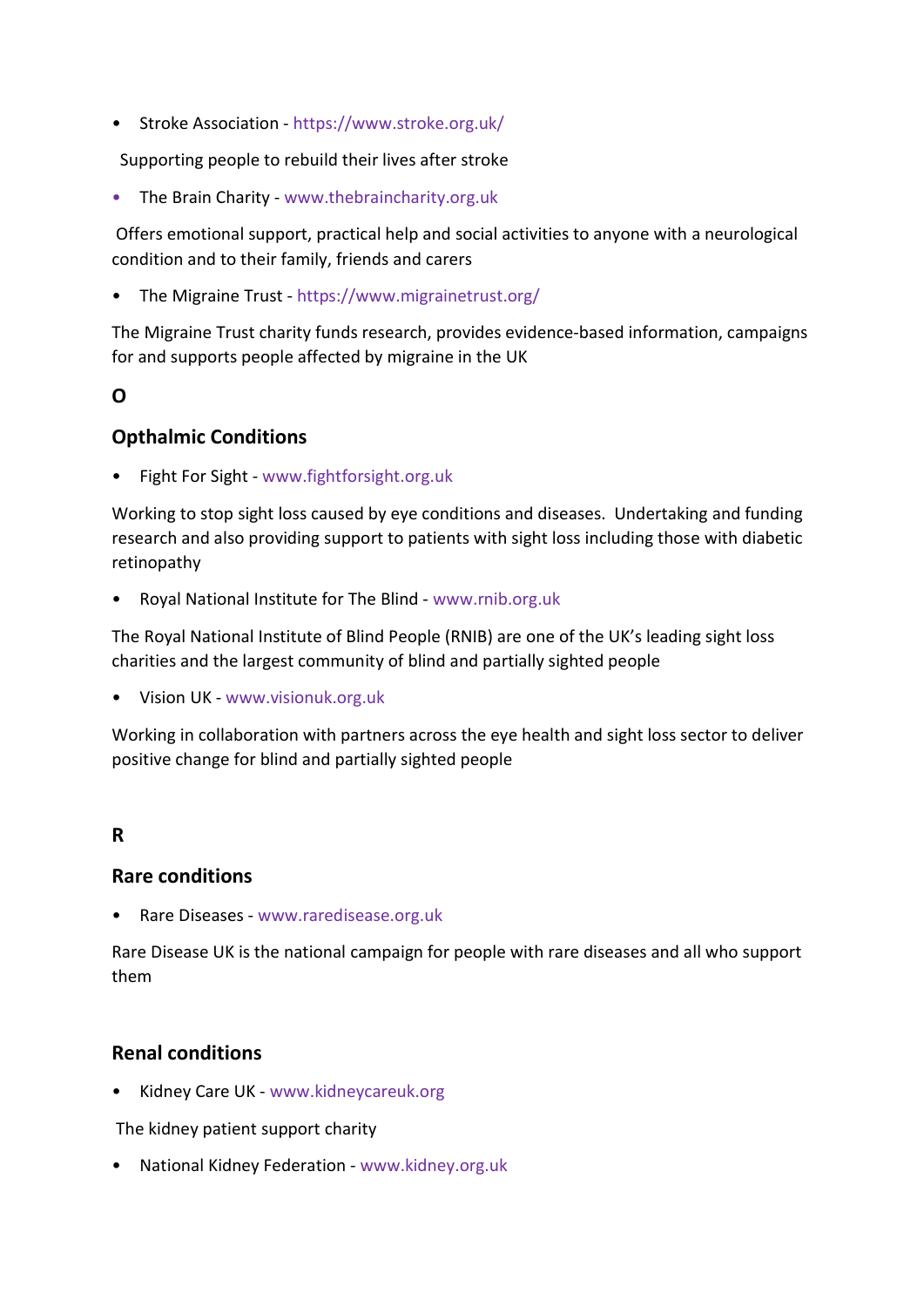Supporting patients and their loved ones on their path with kidney disease

# Respiratory Conditions

• Asthma UK - www.asthma.org.uk

Supporting people with asthma. We work to stop asthma attacks and, ultimately, cure asthma

• British Lung Foundation - www.blf.org.uk

 The only UK charity looking after the nation's lungs. With your support, we'll make sure that one day everyone breathes clean air with healthy lungs

# S

# Spinal conditions

• British Scoliosis Society - www.britscoliosissoc.org.uk

 Representing surgeons, healthcare workers and researchers interested in the treatment and nature of complex spine disorders

• Spina Bifida Association - https://www.spinabifidaassociation.org/

 Working to promote the prevention of Spina Bifida and enhance the lives of all affected through research, advocacy, education, and support

• Spinal Injuries Association - https://www.spinal.co.uk/

For life after spinal cord injury

# T

# **Transplants**

• Transplant Association - www.transplantassociation.org.uk

Giving life, changing life, by your side

# $\mathbf{U}$

# Undiagnosed conditions

• Genetic Alliance UK/Rare disease UK/SWAN|supporting families affected by a syndrome without a name - www.undiagnosed.org.uk